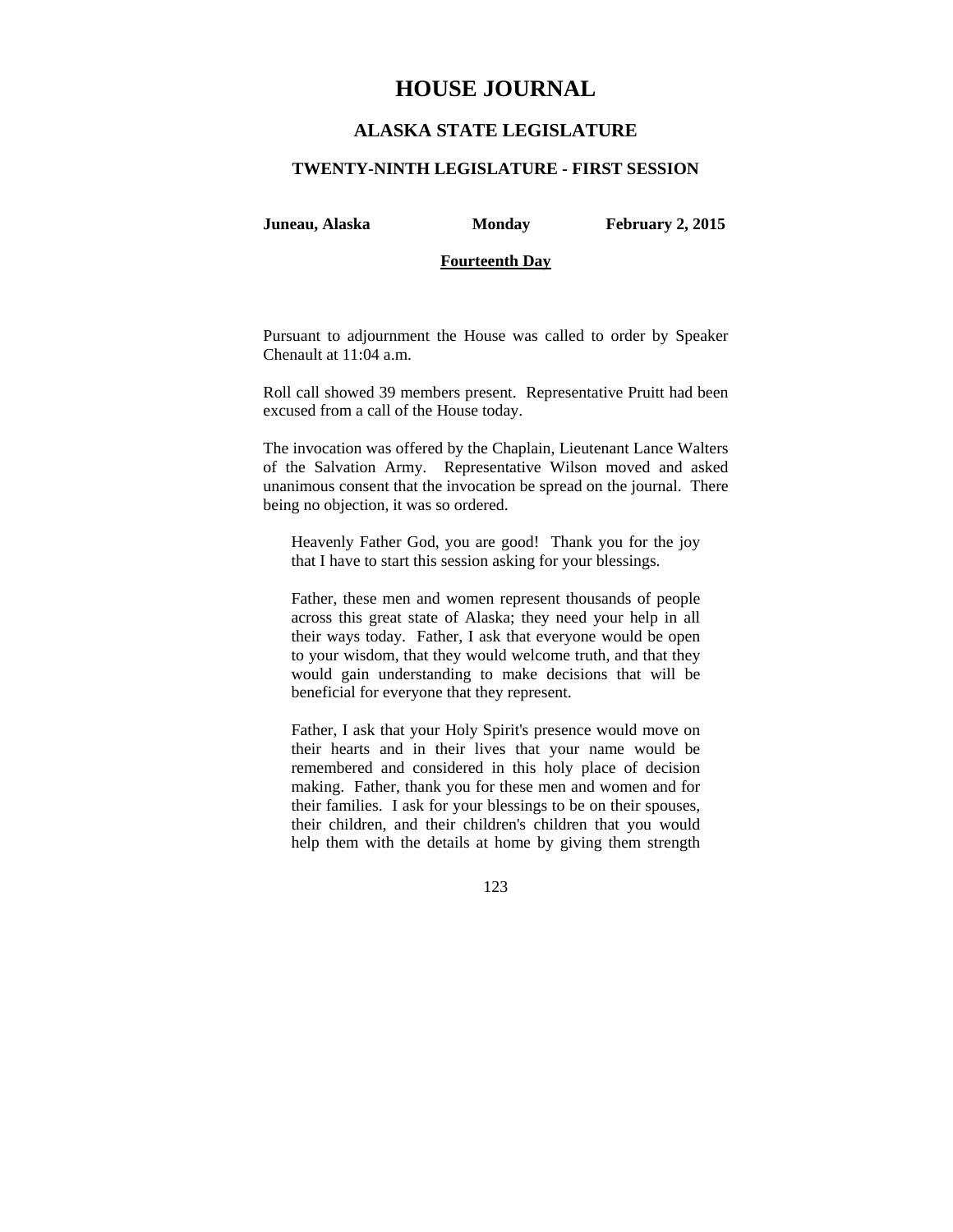and help from those that are close by. Father, thank you for hearing me; you always hear when I ask in Jesus' name, Amen.

The Pledge of Allegiance was led by Representative Gara.

#### **CERTIFICATION OF THE JOURNAL**

Representative Millett moved and asked unanimous consent that the journal for the 11th, 12th, and 13th legislative days and Senate and House Joint Journal Supplement No. 3 be approved as certified by the Chief Clerk. There being no objection, it was so ordered.

#### **COMMUNICATIONS**

The following were received:

Dept. of Administration Health Care Cost-Saving Measures for State of Alaska Retirees January 29, 2015 (as required by AS 39.30.440)

Dept. of Commerce, Community, & Economic Development Alaska Regional Development Organizations Fiscal Year 2014 Annual Report (as required by AS 44.33.896)

Dept. of Environmental Conservation Division of Water Alaska Drinking Water and Clean Water Loan Funds Annual Report Fiscal Year 2014 January 28, 2015 (as required by AS 37.05.035)

Dept. of Fish & Game Status of Brown Bears and Other Natural Resources in the McNeil River State Game Sanctuary and Refuge in 2014 (as required by AS 16.20.041 and 16.20.162)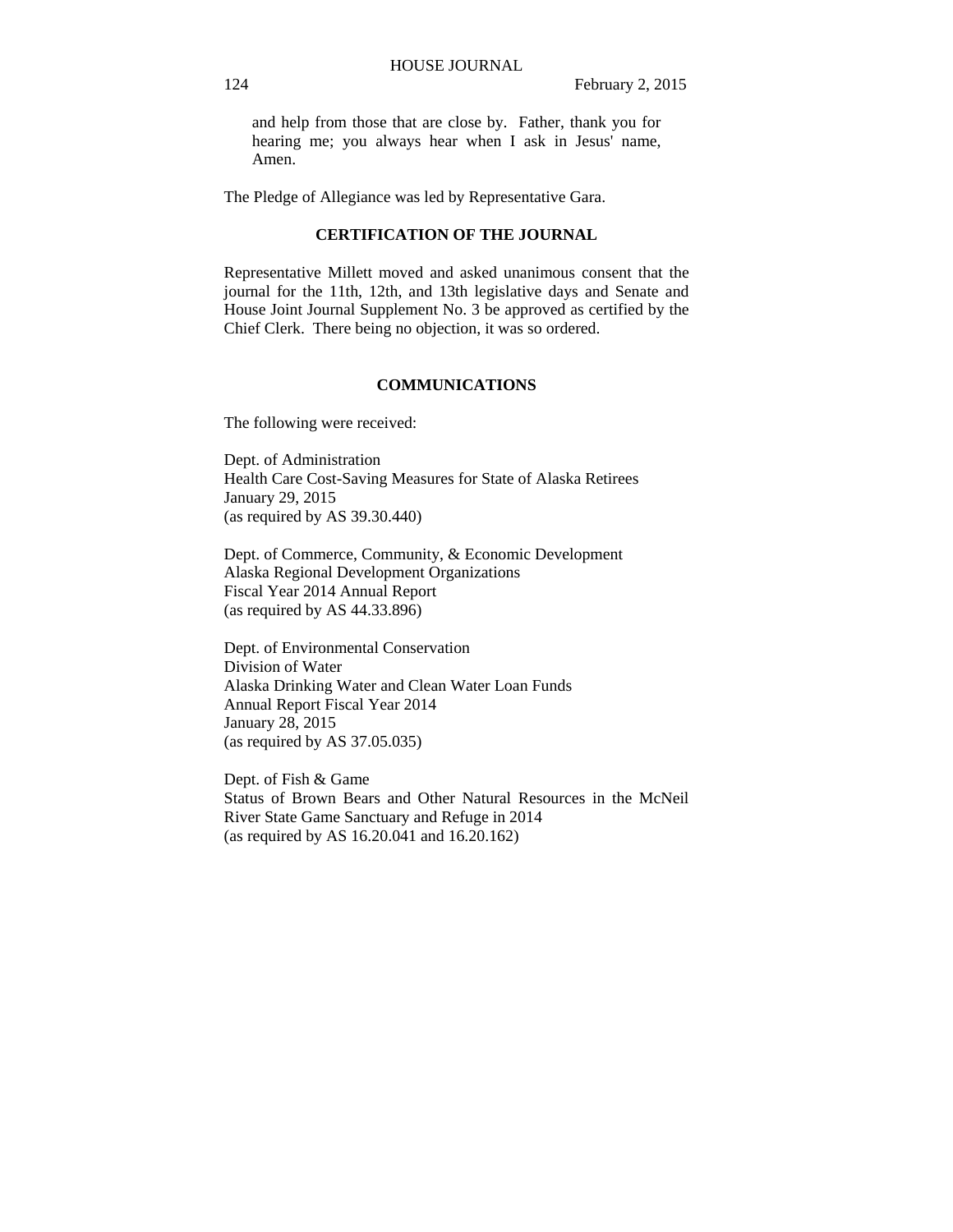February 2, 2015 125

Dept. of Natural Resources Citizens' Advisory Commission on Federal Areas 2014 Annual Report (as required by AS 41.37.220)

Dept. of Natural Resources Dept. of Revenue Alaska Gasline Inducement Act Fund Disbursement Report January 30, 2015 (as required by AS 43.90.400)

Alaska State Legislature Legislative Affairs Agency Division of Legal and Research Services Report Listing Alaska Statutes with Delayed Repeals or Delayed Amendments and Examining Court Decisions and Opinions of the Attorney General Construing Alaska Statutes January 2015 (as required by AS 24.20.065)

A letter dated January 28, 2015, was received from Sheldon Fisher, Commissioner, Dept. of Administration, stating that the Monetary Terms of Agreement between the State and the International Organization of Masters, Mates, and Pilots dated July 10, 2014, was submitted before a contract agreement was reached. The monetary terms will be re-submitted when an agreement is reached. The letter was copied to the Finance Committee Co-chairs and is on file in the Chief Clerk's office.

## **INTRODUCTION OF CITATIONS**

The following citations were introduced and referred to the Rules Committee for placement on the calendar:

Honoring - Allie Ostrander By Representative Olson; Senator Micciche

In Memoriam - Violet Willson By Representative Edgmon; Senator Hoffman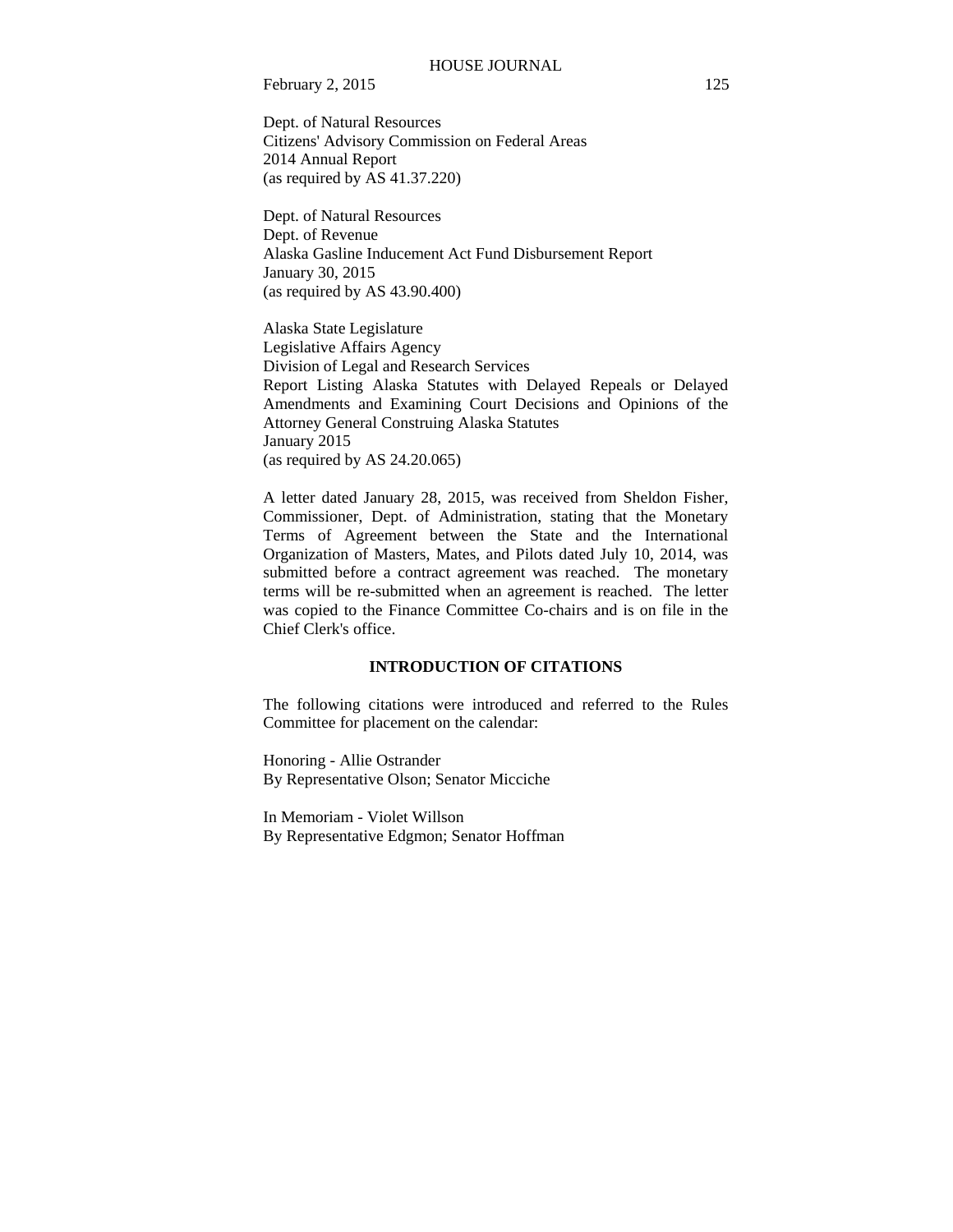### **INTRODUCTION, FIRST READING, AND REFERENCE OF HOUSE RESOLUTIONS**

## **HCR 3**

HOUSE CONCURRENT RESOLUTION NO. 3 by the House Rules Committee:

Urging the governor and the attorney general to pursue all legal and legislative options to open the coastal plain of the Arctic National Wildlife Refuge and areas of the Chukchi and Beaufort Seas to oil and gas exploration, development, and production.

was read the first time and referred to the Rules Committee.

#### **CONSIDERATION OF THE DAILY CALENDAR**

## **LEGISLATIVE CITATIONS**

Representative Millett moved and asked unanimous consent that the House approve the citations on the calendar. There being no objection, the following citations were approved and sent to enrolling:

In Memoriam - Carl E. Moses

By Senator Hoffman; Representatives Edgmon, Chenault, Claman, Colver, Drummond, Foster, Gara, Gattis, Gruenberg, Guttenberg, Hawker, Herron, Hughes, Johnson, Josephson, Kawasaki, Keller, Kito, Kreiss-Tomkins, LeDoux, Lynn, Millett, Munoz, Nageak, Neuman, Olson, Ortiz, Pruitt, Saddler, Seaton, Stutes, Talerico, Tarr, Thompson, Tilton, Tuck, Vazquez, Wilson, Wool

In Memoriam - Harold L. "Joe" Gilbertson

By Senator Bishop; Representatives Chenault, Claman, Colver, Drummond, Edgmon, Foster, Gara, Gattis, Gruenberg, Guttenberg, Hawker, Herron, Hughes, Johnson, Josephson, Kawasaki, Keller, Kito, Kreiss-Tomkins, LeDoux, Lynn, Millett, Munoz, Nageak, Neuman, Olson, Ortiz, Pruitt, Saddler, Seaton, Stutes, Talerico, Tarr, Thompson, Tilton, Tuck, Vazquez, Wilson, Wool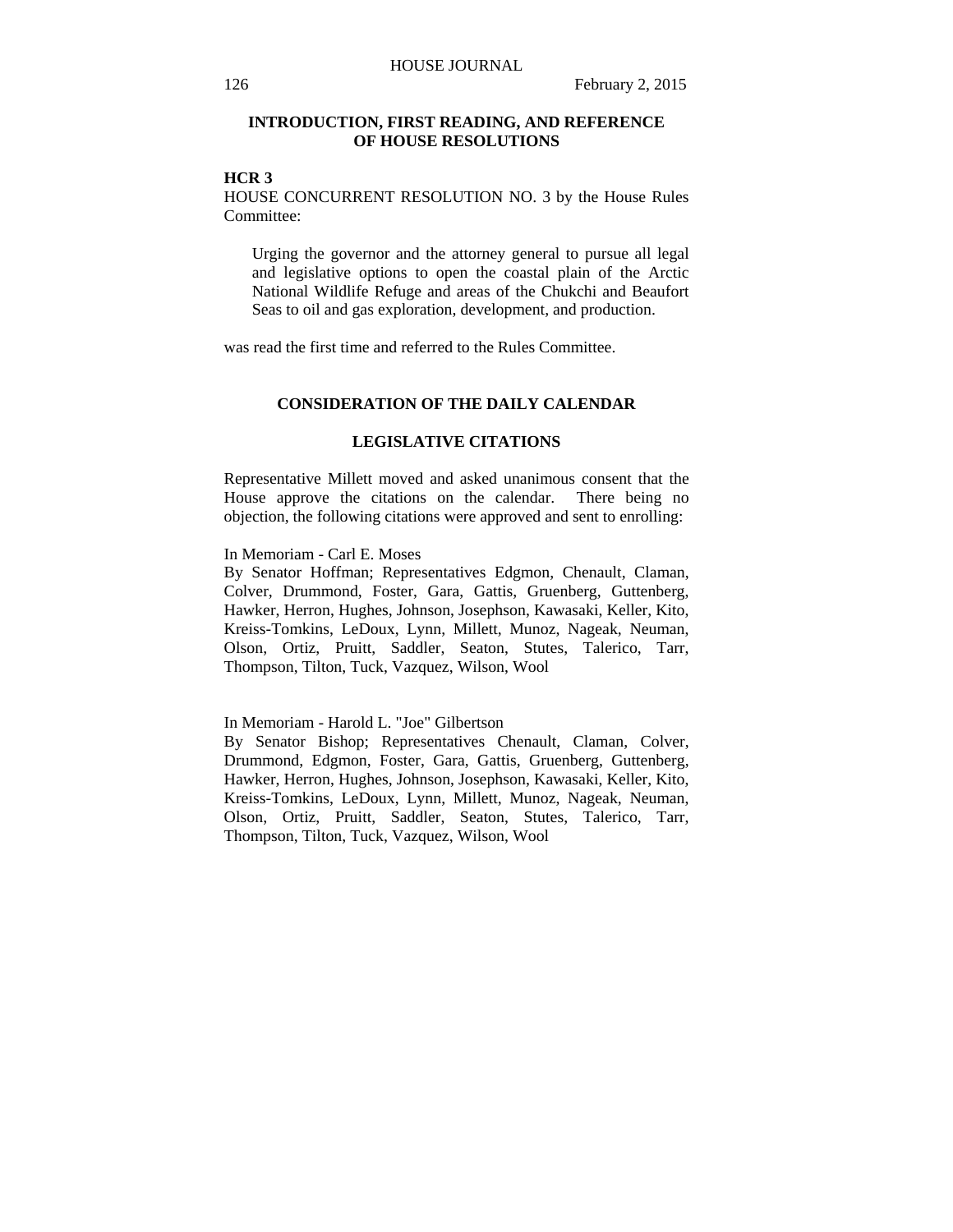#### HOUSE JOURNAL

February 2, 2015 127

### **UNFINISHED BUSINESS**

Representative Millett moved and asked unanimous consent that the following members be excused from a call of the House. There being no objection, the members were excused as noted:

Representative Reinbold – from:

7:30 p.m., February 4 to 9:30 p.m., February 8 12:30 p.m., February 13 to 9:30 p.m., February 15 1:00 p.m., February 20 to 10:00 a.m., February 25 7:30 p.m., March 6 to 9:30 p.m., March 8

Representative Tuck – from: noon, February 11 to 10:15 a.m., February 16 noon, February 27 to 10:15 a.m., March 2

Representative Kreiss-Tomkins – from: 8:45 p.m., February 5 to 8:00 p.m., February 8 8:45 p.m., March 3 to 8:00 p.m., March 4

Representative Vazquez – from 12:15 p.m., February 6 to 10:30 p.m., February 8

Representative Saddler – from 5:00 p.m., February 20 to 9:00 a.m., February 23

#### **SPECIAL ORDER OF BUSINESS**

Representative Edgmon requested that members stand for a moment of silence to honor the life of Carl Moses, former House member.

Representative Gruenberg moved and asked unanimous consent that all members of the House be shown as cosponsors of the citation, In Memoriam - Carl E. Moses, which was approved on today's calendar (page 126). There being no objection, it was so ordered.

#### **UNFINISHED BUSINESS**

#### **HCR 2**

Representative Vazquez added her name as cosponsor to: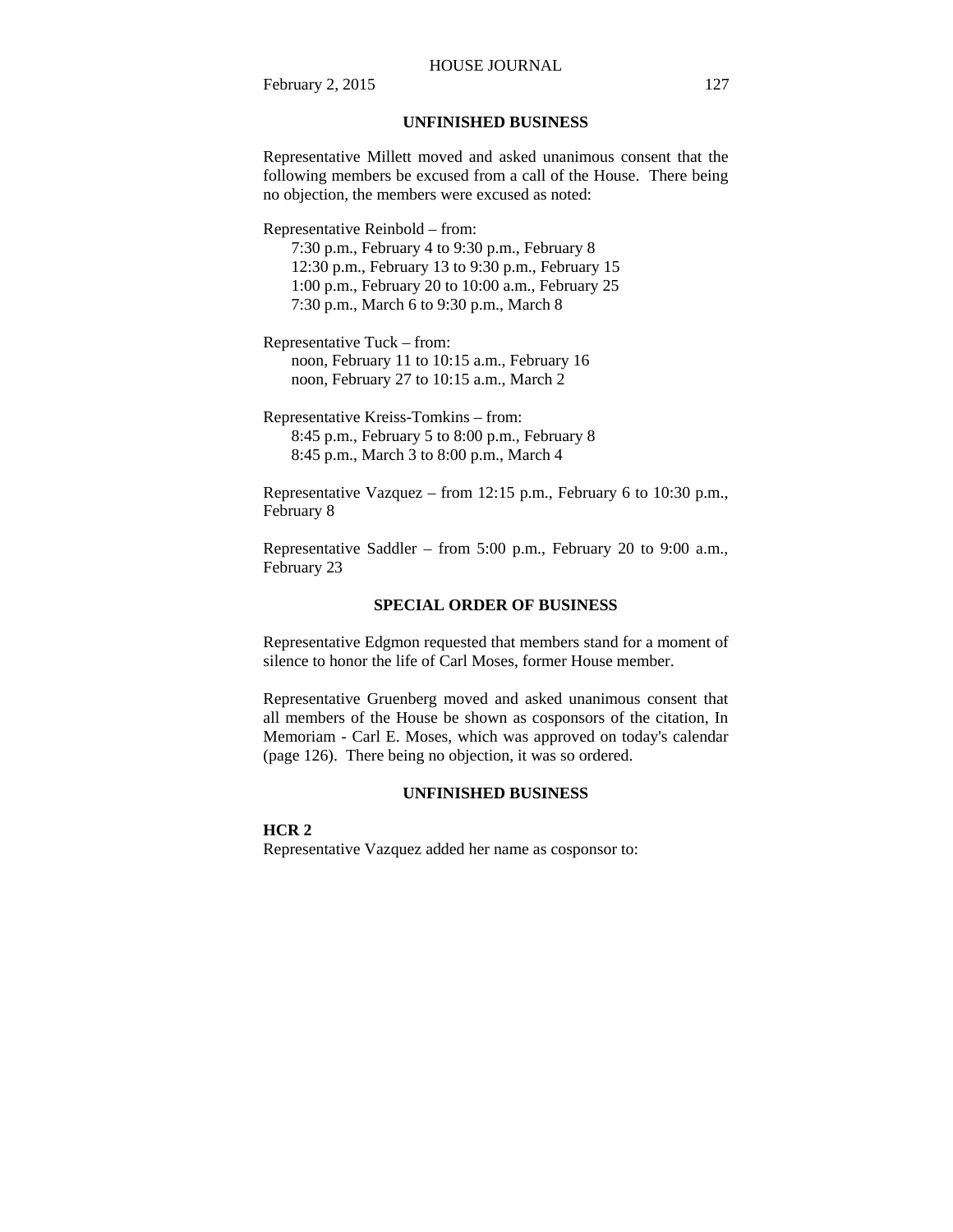HOUSE CONCURRENT RESOLUTION NO. 2

Designating January 25 - 31, 2015, as Alaska School Choice Week.

#### **HJR 9**

Representatives Hawker and Olson added their names as cosponsors to:

#### HOUSE JOINT RESOLUTION NO. 9

Urging the United States Congress to pass legislation to open the coastal plain of the Arctic National Wildlife Refuge to oil and gas development; urging the United States Department of the Interior to recognize the private property rights of owners of land in and adjacent to the Arctic National Wildlife Refuge; relating to oil and gas exploration, development, production, and royalties; and relating to renewable and alternative energy technologies.

#### **HJR 10**

Representative Gattis added her name as cosponsor to:

#### HOUSE JOINT RESOLUTION NO. 10

Opposing the revised Comprehensive Conservation Plan and Environmental Impact Statement for the Arctic National Wildlife Refuge; opposing attempts by President Obama to alter management of the coastal plain of the Arctic National Wildlife Refuge; encouraging the United States Congress to reject a proposal based on the revised Comprehensive Conservation Plan or accompanying Environmental Impact Statement; and encouraging the United States Congress to reject a proposal that does not open the coastal plain of the Arctic National Wildlife Refuge to oil and gas development.

#### **HB 39**

Representative Vazquez added her name as cosponsor to:

#### HOUSE BILL NO. 39

"An Act establishing the Advisory Committee on Wellness; and relating to the administration of state group health insurance policies."